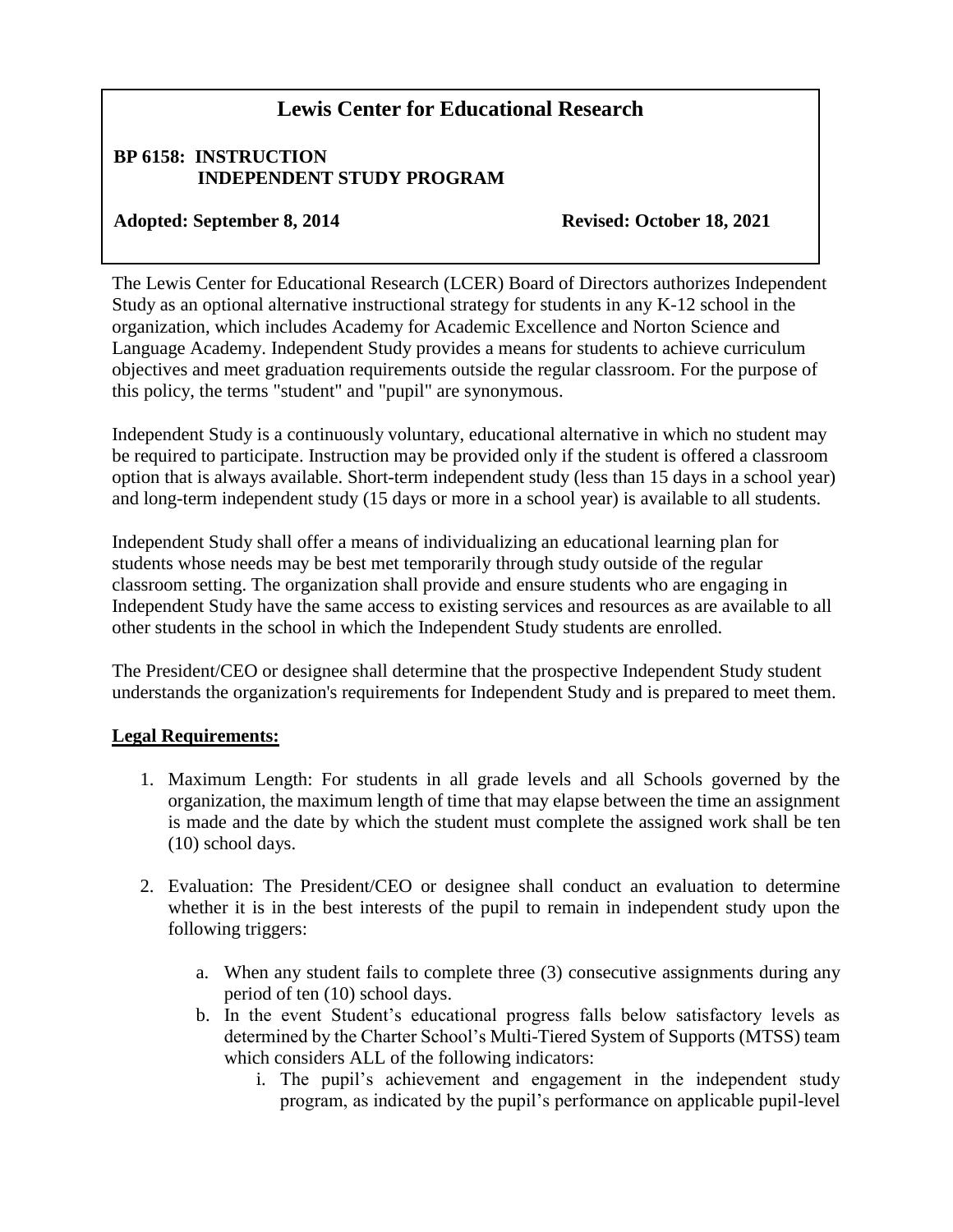measures of pupil achievement and pupil engagement set forth in Education Code Section 52060(d) paragraphs (4) and (5).

- ii. The completion of assignments, assessments, or other indicators that evidence that the pupil is working on assignments.
- iii. Learning required concepts, as determined by the supervising teacher.
- iv. Progressing toward successful completion of the course of study or individual course, as determined by the supervising teacher.

A written record of the findings of any evaluation conducted pursuant to this Policy shall be treated as a mandatory interim student record. This record shall be maintained for a period of three (3) years from the date of the evaluation and if the student transfers to another California public school, the record shall be forwarded to that school.

- 3. The Charter School shall provide content aligned to grade level standards that is provided at a level of quality and intellectual challenge substantially equivalent to in-person instruction. For high school grade levels, this shall include access to all courses offered by the Charter School for graduation and approved by the UC or CSU as credible under the A-G admissions criteria.
- 4. For students who participate in fifteen (15) days or more of independent study in a school year, the Charter School has adopted tiered reengagement strategies for the following pupils:
	- a. All pupils who are not generating attendance for more than three (3) school days or 60% of the instructional days in a school week, or 10 percent of required minimum instructional time over four continuous weeks of the Charter School's approved instructional calendar;
	- b. Pupils found not participatory pursuant to Education Code Section 51747.5 for more than the greater of three schooldays or 60 percent of the scheduled days of synchronous instruction in a school month as applicable by grade span; or
	- c. Pupils who are in violation of the written agreement pursuant to Education Code Section 51747(g).

These procedures shall include, but are not necessarily limited to, all of the following:

- a. Verification of current contact information for each enrolled pupil;
- b. Notification to parents or guardians of lack of participation within one (1) school day of the recording of a non-attendance day or lack of participation;
- c. A plan for outreach from the Charter School to determine pupil needs including connection with health and social services as necessary;
- d. A clear standard for requiring a pupil-parent-educator conference to review a pupil's written agreement and reconsider the independent study program's impact on the pupil's achievement and well-being, consistent with the policies adopted pursuant to paragraph (4) of subdivision (g) of Education Code Section 51747.<sup>1</sup>

l

<sup>&</sup>lt;sup>1</sup> The tiered reengagement strategies shall not apply to independent study offered due to school closure or material decrease in attendance for 15 school days or less for affected pupils under one or more of the circumstances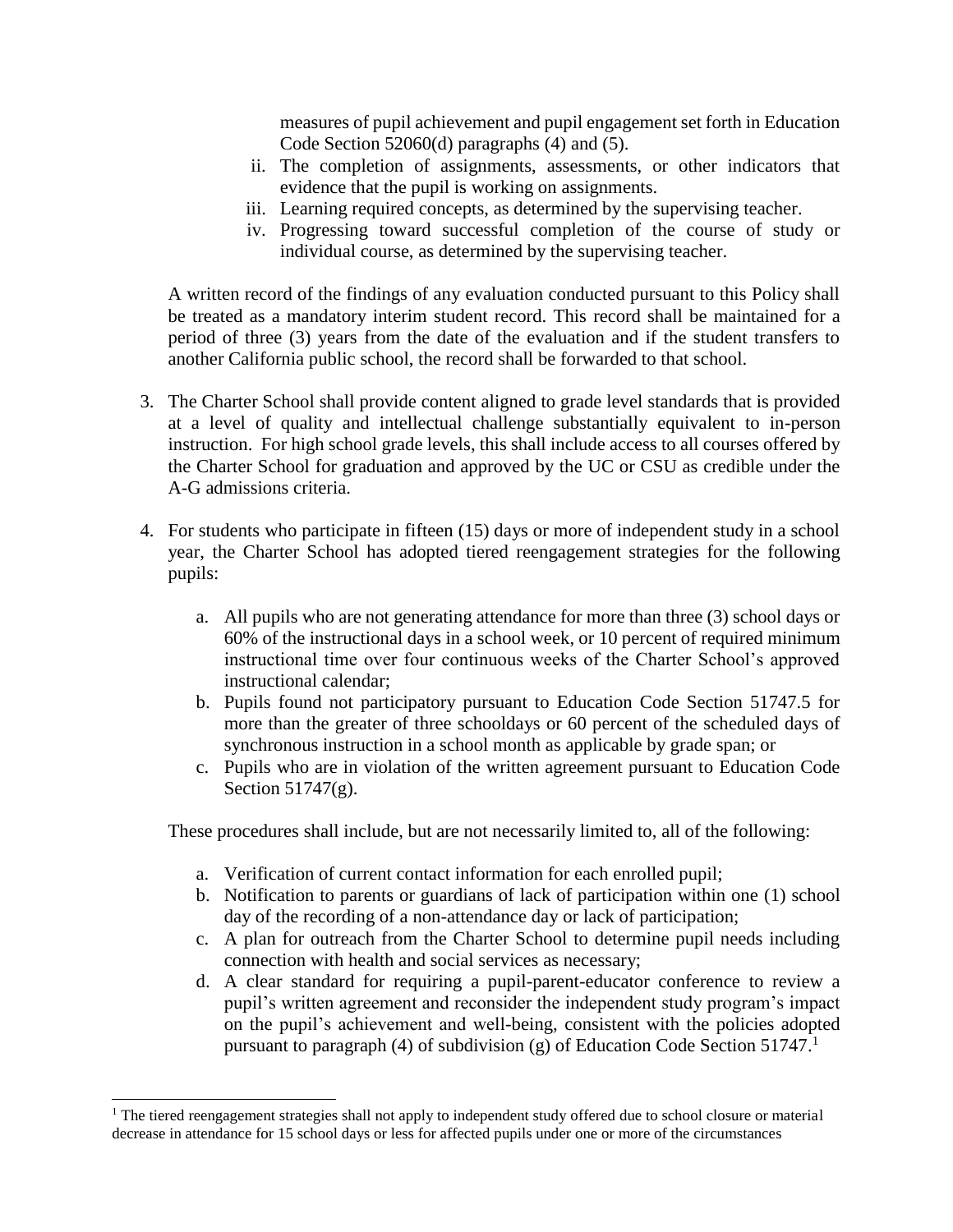- 5. For students who participate in fifteen (15) days or more of independent study in a school year, the following plan shall be in place in accordance with Education Code Section 51747(e) for synchronous instruction and live interaction:
	- a. For pupils in kindergarten through grade 8, inclusive, the plan to provide opportunities for daily synchronous instruction for all pupils throughout the school year by each pupil's assigned teachers shall be as follows:
		- i. Pupils will enroll in classes through a third-party vendor such as Acellus. The vendor will offer daily standards-based lessons with asynchronous instructional support for all core academic areas. The vendor will provide attendance, grades and progress monitoring for the supervising teacher.
		- ii. The supervising teacher will offer synchronous instruction and interaction daily. The supervising teacher will be available to students daily, upon request.
	- b. For pupils in grades 9-12, inclusive, the plan to provide opportunities for at least weekly synchronous instruction for all pupils throughout the school year by each pupil's assigned supervising teacher shall be as follows:
		- i. Pupils will enroll in classes through an accredited third-party vendor such as Brigham Young University (BYU). The vendor will offer credit- bearing courses to fulfill high school graduation and UC/CSU A-G admission requirements.
		- ii. The supervising teacher will offer synchronous instruction at least once a week. The supervising teacher will be available to students daily, upon request. $2$
- 6. For students who participate in fifteen (15) days or more of independent study in a school year, the following plan shall be utilized to transition pupils whose families wish to return to in-person instruction from independent study expeditiously, and, in no case, later than five instructional days:
	- a. Upon request to return to in-person instruction, the student and parent will meet with an academic counselor or administrator to review completed coursework, enroll in appropriate classes, and review the four-year plan for graduation.
	- b. The MTSS team will monitor the progress of students returning to in-person instruction to determine if additional academic, behavioral or social emotional support are needed.<sup>3</sup>

 $\overline{\phantom{a}}$ 

described in Education Code Sections 46392 and 46393 for which the Charter School files an affidavit seeking an allowance of attendance due to emergency conditions.

<sup>&</sup>lt;sup>2</sup> The plan for synchronous instruction and live interaction shall not apply to independent study offered due to school closure or material decrease in attendance for 15 school days or less for affected pupils under one or more of the circumstances described in Education Code Sections 46392 and 46393 for which the Charter School files an affidavit seeking an allowance of attendance due to emergency conditions.

<sup>&</sup>lt;sup>3</sup> The plan to transition pupils whose families wish to return to in-person instruction shall not apply to independent study offered due to school closure or material decrease in attendance for 15 school days or less for affected pupils under one or more of the circumstances described in Education Code Sections 46392 and 46393 for which the Charter School files an affidavit seeking an allowance of attendance due to emergency conditions.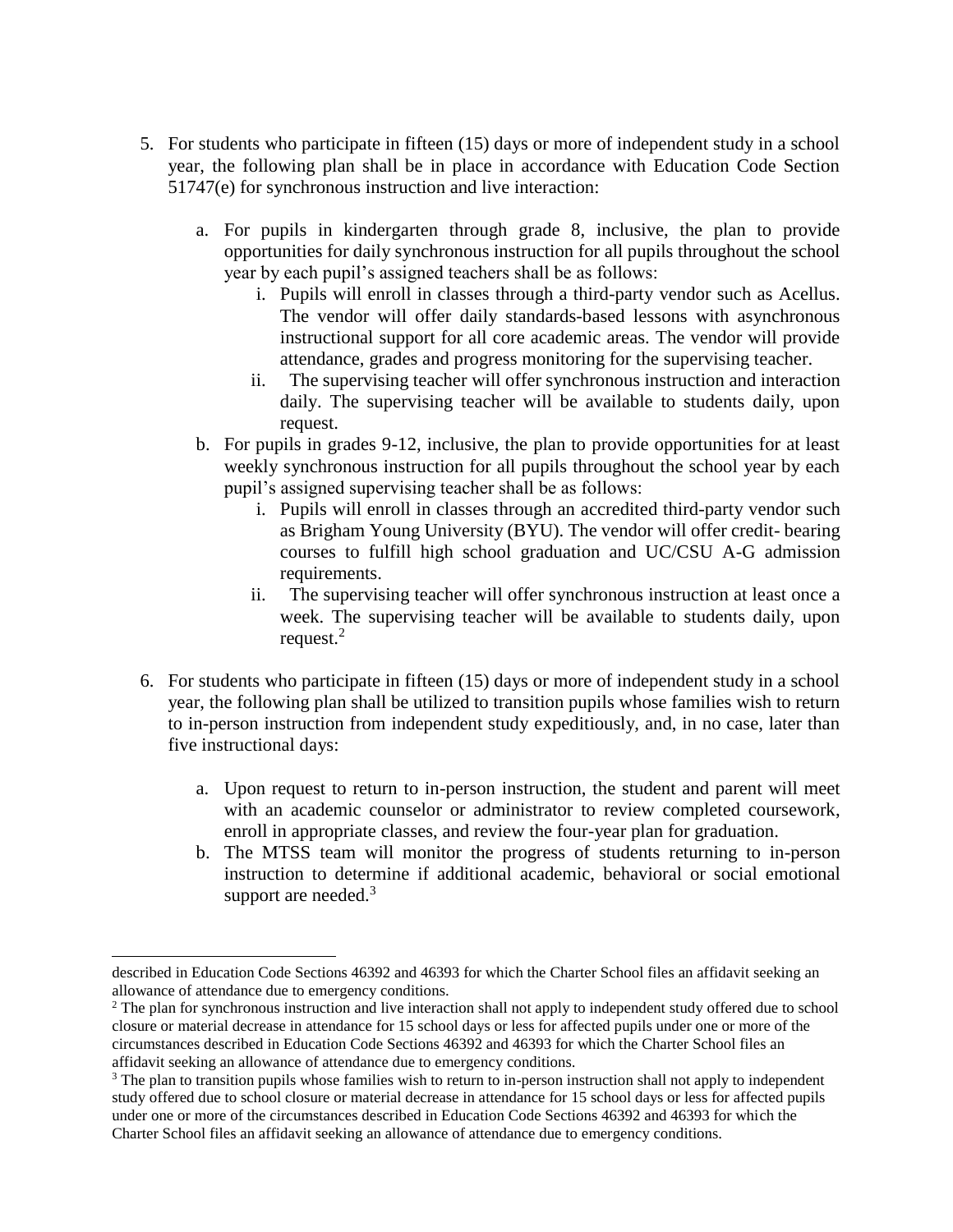- 7. Fully Executed Written Agreement: A current written agreement shall be maintained on file for each independent study student, including but not limited to, all of the following:
	- The manner, time, frequency, and place for submitting a student's assignments, for reporting the student's academic progress, and for communicating with a pupil's parent or guardian regarding a pupil's academic progress.
	- The objectives and methods of study for the student's work, and the methods utilized to evaluate that work.
	- The specific resources, including materials and personnel, that will be made available to the student. These resources shall include confirming or providing access to all pupils to the connectivity and devices adequate to participate in the educational program and complete assigned work.
	- A statement of the policies adopted pursuant to Education Code Section 51747, subdivisions (a) and (b) regarding the maximum length of time allowed between the assignment and the completion of a student's assigned work, the level of satisfactory educational progress, and the number of missed assignments allowed prior to an evaluation of whether or not the student should be allowed to continue in independent study.
	- The duration of the independent study agreement, including beginning and ending dates for the student's participation in independent study under the agreement. No independent study agreement shall be valid for any period longer than one school year.
	- A statement of the number of course credits or, for the elementary grades, other measures of academic accomplishment appropriate to the agreement, to be earned by the student upon completion.
	- A statement detailing the academic and other supports that will be provided to address the needs of pupils who are not performing at grade level, or need support in other areas, such as English learners, individuals with exceptional needs in order to be consistent with the pupil's individualized education program or plan pursuant to Section 504 of the federal Rehabilitation Act of 1973 (29 U.S.C. Sec. 794), pupils in foster care or experiencing homelessness, and pupils requiring mental health supports.
	- The inclusion of a statement in each independent study agreement that independent study is an optional educational alternative in which no student may be required to participate. In the case of a student who is referred or assigned to any school, class or program pursuant to Education Code sections 48915 or 48917, the agreement also shall include the statement that instruction may be provided to the student through independent study only if the student is offered the alternative of classroom instruction.